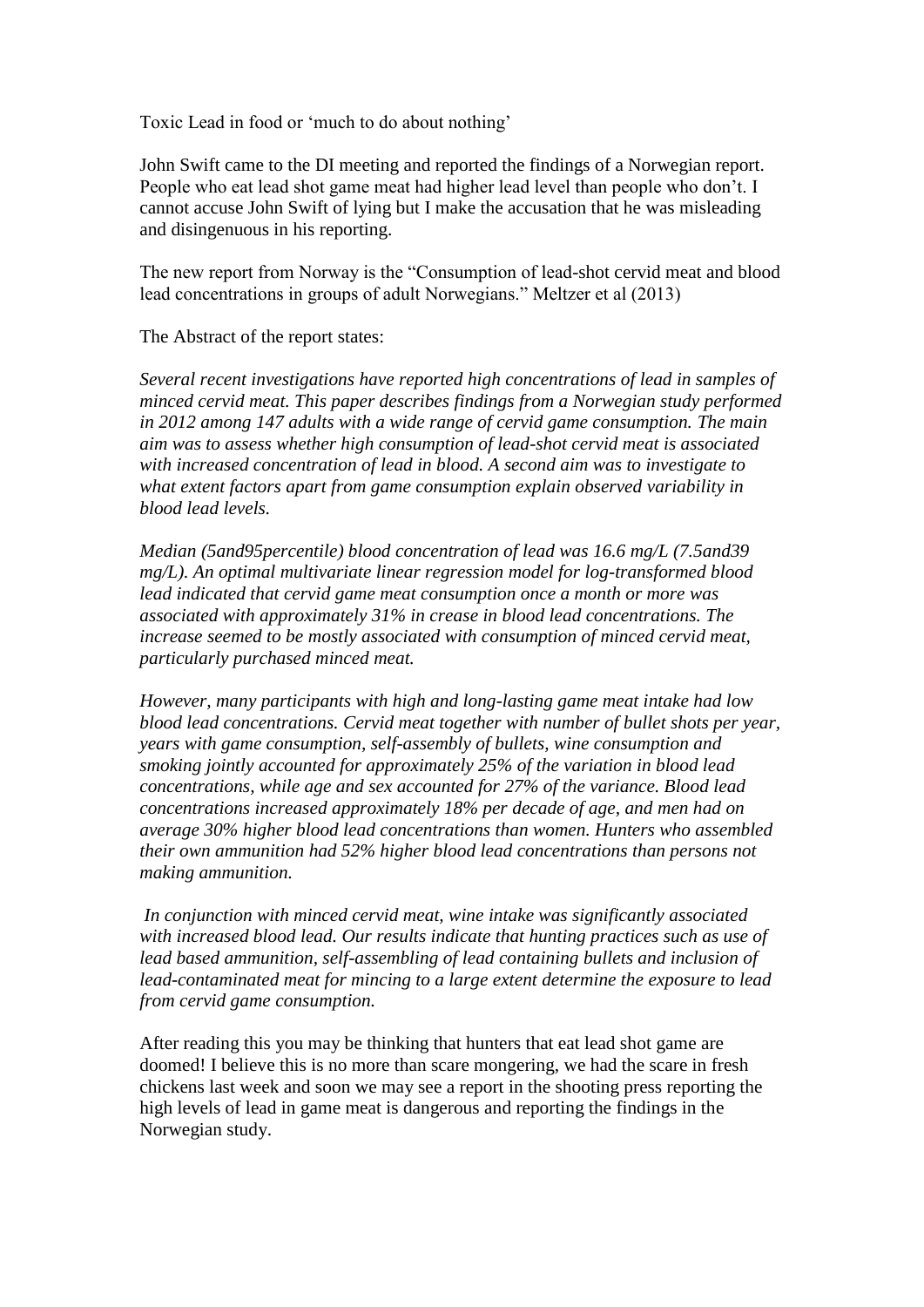We are told that lead is toxic. They banned lead for wildfowling, they now want to have a total lead ban for all shooting. That is the aim of the WWT and RSPB, the WWT reported this in a BBC news report and the RSPB have reported their intent on their web site.

Oh, they say, they've removed lead from paint, lead from pencils and lead from petrol.

Lets look at this a little closer, over the years we have been told that lead is toxic, CO2 is the cause of Anthropogenic Global Warming (AGW) and carrots help you see in the dark.

I do not intend to go into detail of CO2 but we have been told that CO2 is the cause of global warming were as in fact NASA tells us that there has been no global warming for over 15 years. I believe this was to create a market for CO2 and alternative energy systems.

They haven't removed the lead from the inside of pencils. Lead wasn't put into the graphite, it was in the paint on the outside of the pencils.

The wartime propaganda told the British public that carrots helped you see in the dark. This was to make the Germans think RAF pilots ate carrots to see in the dark, to hide the fact that we had radar.

That brings back to TOXIC lead. Lead is toxic in high concentrations and the lead they put into paint and petrol was not the lead we use for shooting. The lead we use in shooting is solid lead and may have a little bit of antimony in it to make it harder.

Lead in petrol was not solid lead, in was Tetraethyl lead and it had a chemical formula of  $(CH_3CH_2)_4$  $(CH_3CH_2)_4$  Pb. Researching this article I found a web site reporting that the level of lead in the air reduced year on year from 1920 but when Tetraethyl lead was removed from petrol it started to go up year on year. The theory is that the Tetraethyl lead in petrol combined with the lead in the air and fell to the ground.

Lead in paint was white and red lead, white lead is lead carbonate or lead sulphate, and red lead is lead tetroxide. White lead was the main white lead pigment used in some paints. Red lead was used in metal paint and primer coatings.

The lead used in shot and bullets is not toxic in its solid state and is very stable.

Now lets look at the Norwegian report, they report hunters that eat lead shot game meat having higher levels of lead in their blood than people who do not. This may be true but how toxic is the level they have?

We know the human body needs trace elements of metals and minerals. You need Iron and Zinc. You also have trace elements of silver and lead. I'm told we also need trace elements of Arsenic!